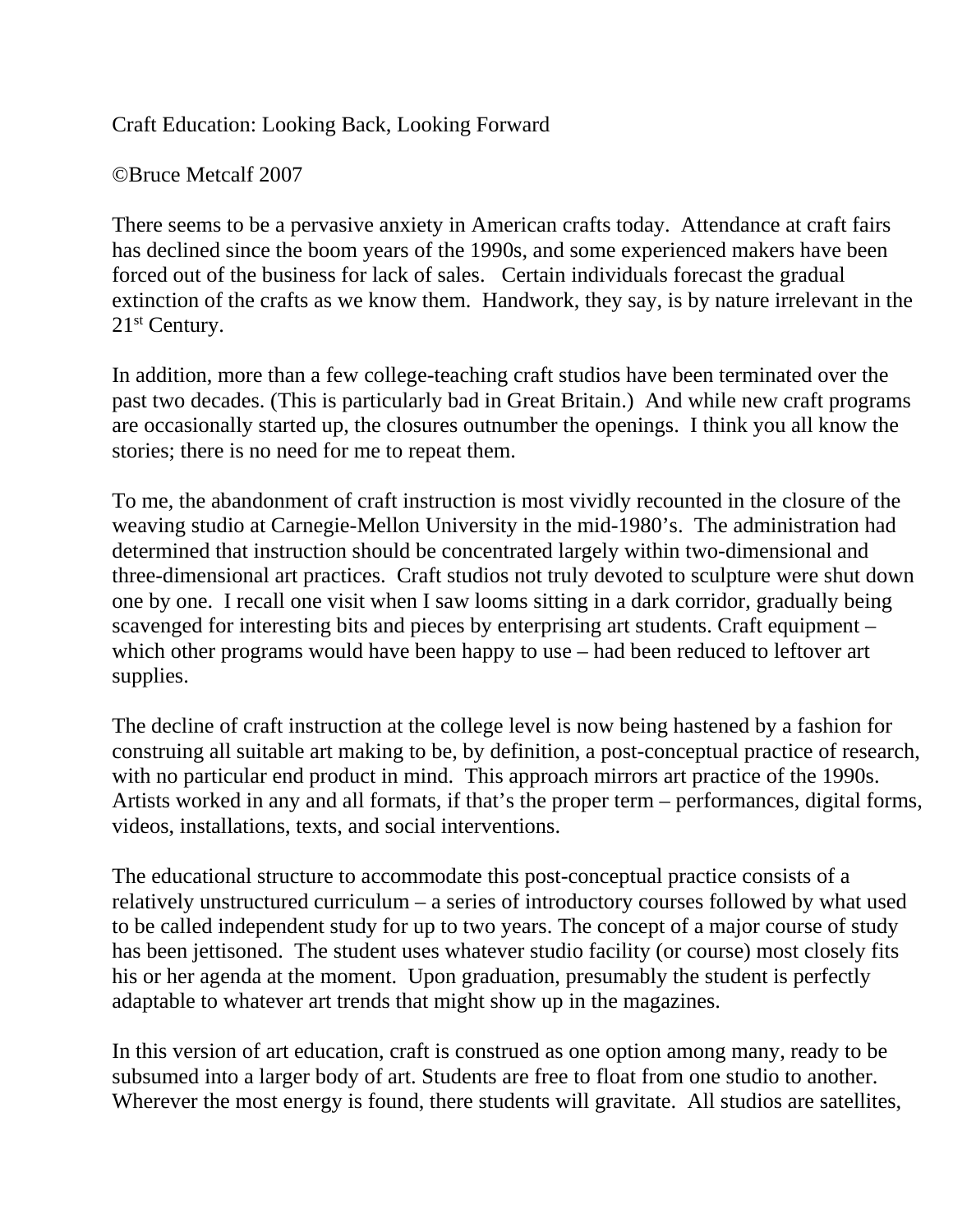every previous studio practice is reduced to being service or a resource for students who come and go freely.

Needless to say, this structure does not bode well for the intensive study of craft. The traditional craft forms – pots, jewelry, chairs, weavings – are re-conceived as elements in installations, if they are made at all. There is no incentive for the patient accumulation of skills, and no particular value placed on tradition.

This is the vision of the future presented by Warren Seelig and others at the American Craft Council's national conference in Houston in 2006. The audience saw images of installations, many of them from the West coast, that occasionally featured one craft material or another mixed with sticks, photographs, plastic flowers, sporting goods, or whatever. Some of the stuff the audience saw could not be construed as craft in any meaningful way – a giant teddy bear made of fiberglass insulation, a housing development in England. We were instructed – at great length – that the future of craft is to be a component of installation art. As Seelig said later, "craft is dead."

I recall talking with Mark Pharis and Andrea Gill after one of those sessions. They could read the handwriting on the wall. The idea of craft instruction as a sustained study of medium and technique and history is now obsolete. What thousands of men and women have labored for a century to build is about to be tossed onto history's scrap heap – if some of the presenters where to be believed. Mark and Andrea were not happy campers.

The cheerleading about post-conceptual practice overlooked several inconvenient facts. First, the hybrid practices being touted are not of the future – they are emphatically of the present. The only thing we know for sure is that the hottest art will be different five and ten years from now. Those interminable presentations – and Seelig's announcement that craft is dead – *may* have nothing to do with the future.

The dissolution of craft into a hybrid, post conceptual practice is the logical conclusion of an intellectual trend that first gained momentum in the late 1950's and early '60's. Ambitious craftspeople like Peter Voulkos, Wendell Castle, or Lenore Tawney all shifted the emphasis of their work towards sculpture made from craft mediums. They wanted to make art-with-acapital-A. It was a logical enough choice at the time. Having internalized the modernist narrative of endless innovation, of the permanent revolution of an artistic avant-garde, hundreds of craftspeople found the sculpture/craft hybrid to be far more interesting that a "mere" pot, bracelet, or table. Hell, I was one of them. We all wanted to be artists, regardless of the repercussions.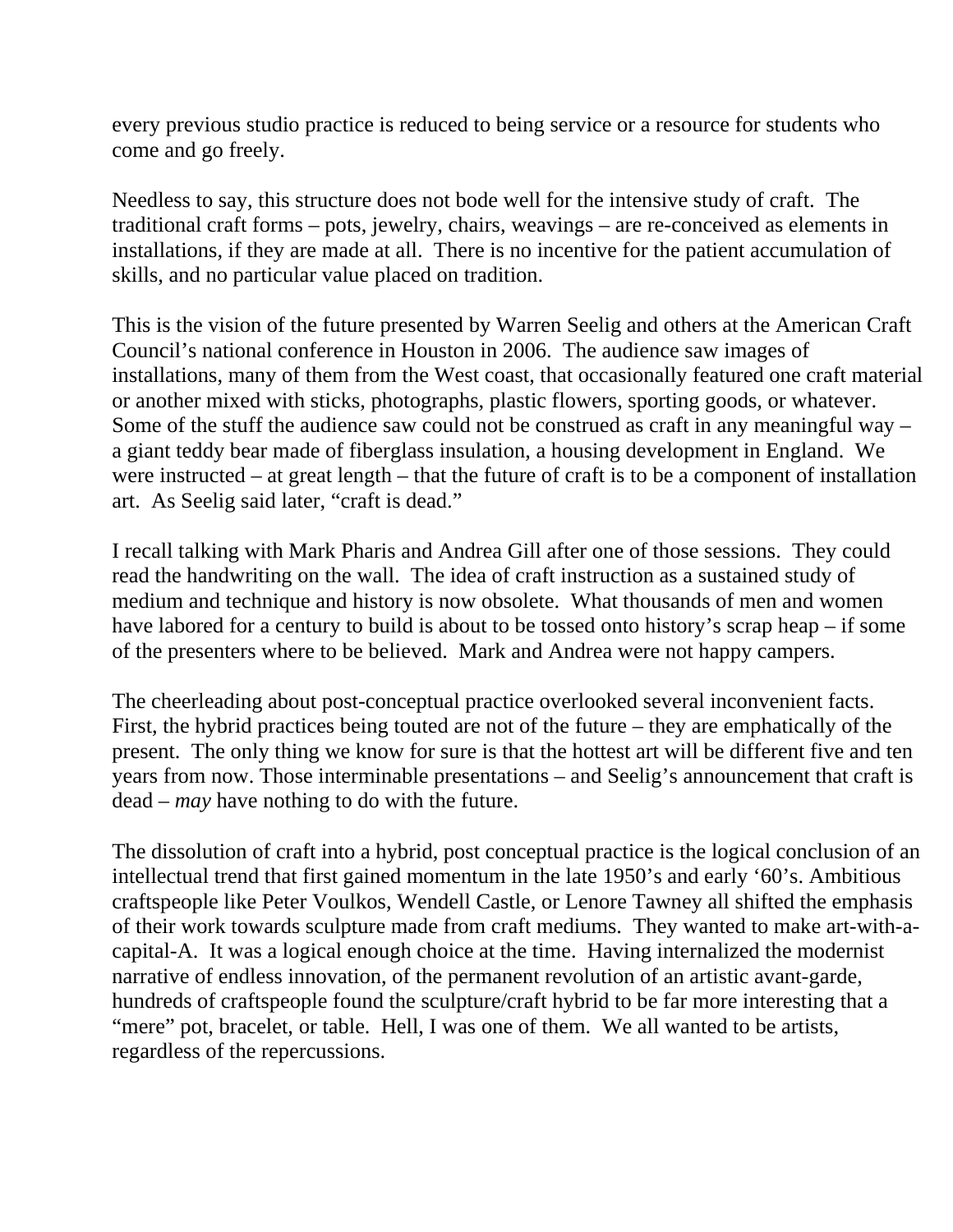Now, with the consequences taking shape, we might collectively wonder if all that art-envy was such a good thing.

The second factor that the craft-is-dead crew overlooked is that there is a substantial grass roots interest in crafts among them the newest generation to reach maturity. These people, raised on television, cell phones, and the Internet, want to use their hands again. There's something of a do-it-yourself movement afoot, with a kitschy, self-mocking sensibility that is getting no publicity in the craft press. Furthermore, increasing numbers of young people are interested in the handmade – at least partly for its absolute dissociations from shopping malls and media hype.

That's the subject for another presentation entirely. I bring it up to show that things are changing rapidly, and the impending death of craft may be vastly overstated.

Still, one might want to know if sound education in the crafts will still be available on college campuses when kids show up wanting to make pots again. Having been a citizen of the academic community, I can say with some assurance that a new and persuasive reasoning for the continued presence of craft instruction at the college level has not been advanced. As far as I can tell, the health of college craft instruction is largely dependent on local conditions – on the degree of understanding and support in whatever administration is at hand. Some conditions are good, others are not. It's the luck of the draw.

Personally, I am not content with the present situation. It seems to me that the survival of craft instruction depends – in part – on the construction of an argument that places craft at the center of contemporary higher education, not at the margins.

That's what I'm going to talk about today. For me, this is a matter of some urgency. I came upon jewelry by happenstance 45 years ago at Syracuse University, and the encounter changed my life. I want to know that exactly the same life-altering experience remains available for the next generation, and the one after that.

However, I must say that my presentation today is speculative – not much more than thinking out loud in public. My hope is that these ideas will serve as stimulation for further debate and discussion. It would be wrong to think that I am about to offer you a finished product – a ready-made argument you can wrap up and present to your college dean.

My sense is that the case for craft education at the college level should be addressed to a generalized liberal arts university. Why? Because liberal arts institutions place a rigorous intellectual demand (in theory, if not quite in practice) on subjects taught in that environment. To justify a subject within the liberal arts framework – say, English or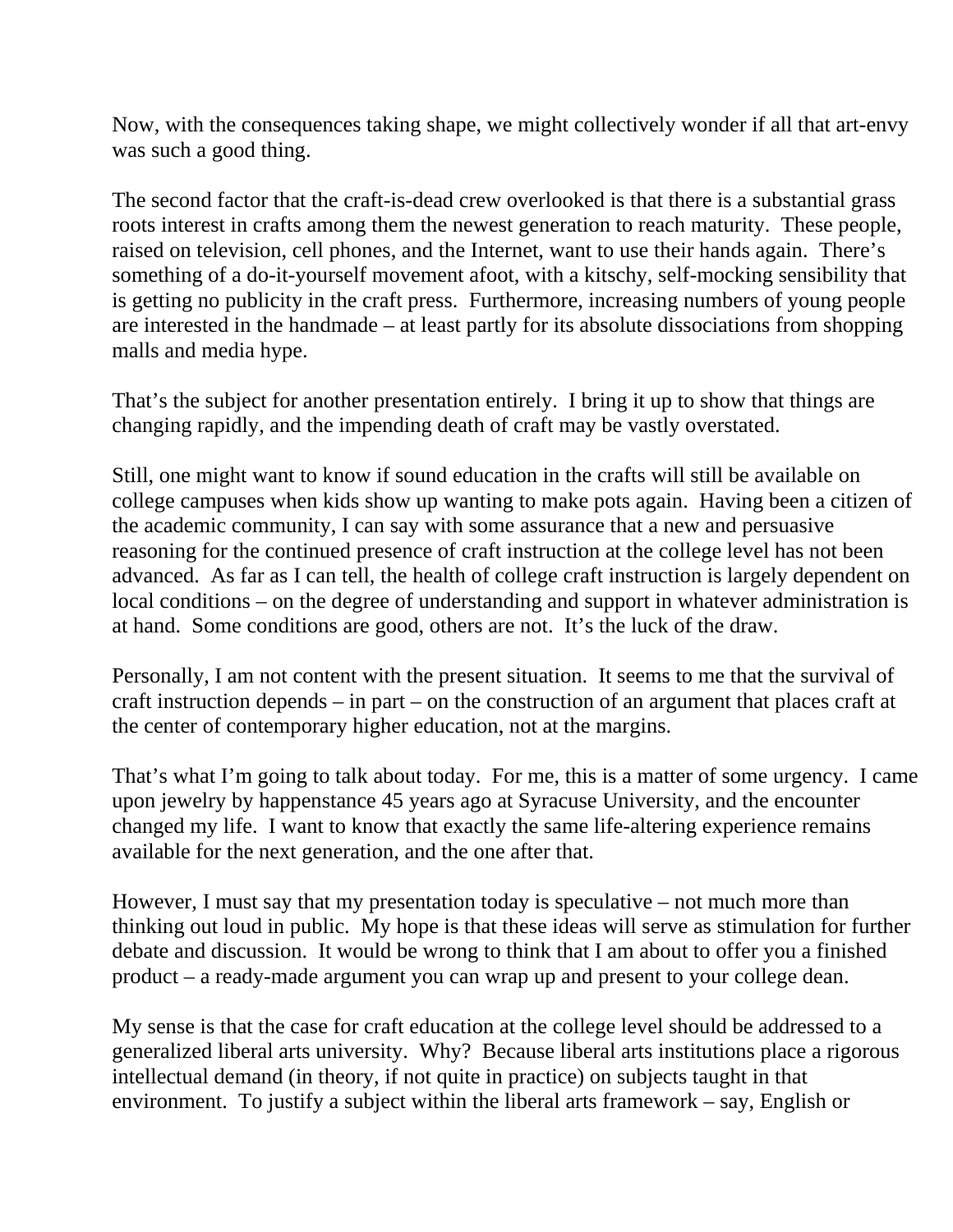Comparative Literature or even Business –one must answer specific questions about the subject's place in the larger society, and its ability to demand intellectual engagement. If craft can answer the questions imposed by the liberal arts ideal, it can answer similar questions raised by small colleges, art schools – and in fact, almost any educational setting.

Second, my sense is that craft must be conceived not as a subset of fine art, but as a distinct field of both practice and study. In my view, craft is related to both art and design – and overlaps portions of both – but is distinct enough to merit being a field unto itself.

We are now accustomed to thinking of "design" as constituting a different enterprise than art – not the least because this country now has specific business sectors that hire college trained designers in substantial numbers. Design fields look a lot like professions – a very useful and seductive fact. So, we all think of graphic design, industrial design, fashion design – even toy design and digital game design – as constituting unique fields that require special courses of study at the college level.

While the analogy between craft and design is far from perfect, the comparison is useful. In practical terms instruction in craft and design was once the same thing in this country – consisting of drawing courses and lectures on historical decoration. The first modern design courses in the United States created only in 1935 – as an industrial design program at Carnegie-Mellon University. Industrial design and then graphic design, were conceived from the beginnings as having different ends and means than any of the fine arts, which helps explain their astonishing success in college-level education.

Furthermore, I believe craft simply is not the same thing as art. It's a different animal. I have always resisted assertions that craft and art are essentially the same thing. I won't elaborate on the basic differences between art and craft here; I leave it to you to work out the old art/craft debate on your own.

It's a question of clarity. If craft has any hope at all of asserting its position in either the liberal arts or the visual arts, it must claim its own identity, its own competence, its own educational methods, its own history, and its own forms. None of these are particularly hard to identify, but defining craft with some precision remains the first step of the entire project.

OK. So: what are the liberal arts? In the modern era, the liberal arts studies include the humanities, which in turn include the arts. Historically, craft education at the college level was not always categorized within either the humanities or the arts – more on this later.

But further back in history, in the early Renaissance, painting and sculpture were regarded as trades, something a simple journeyman might do. Visual art was of a much lower order than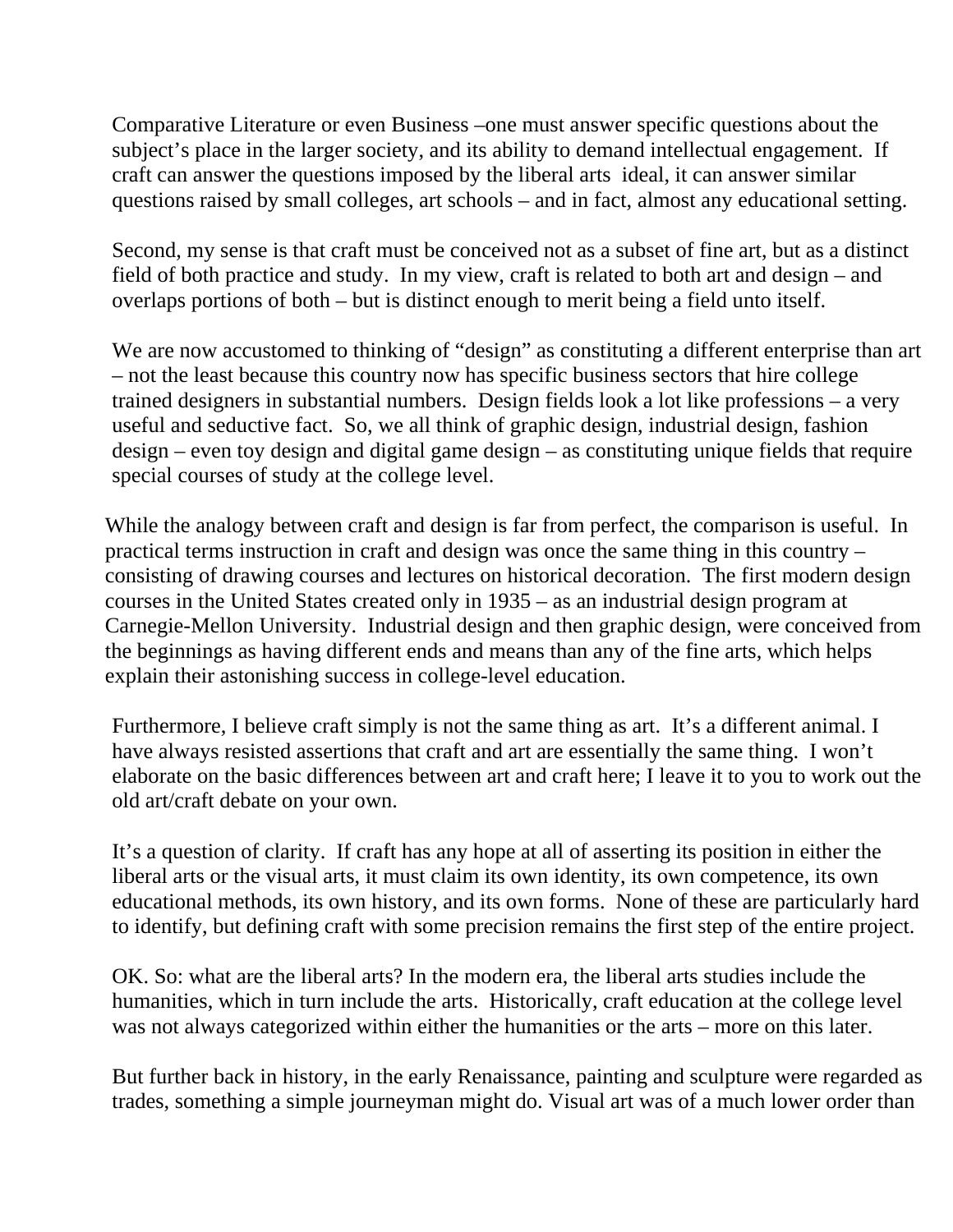poetry, philosophy, or rhetoric – and did not occupy its present exalted position in the liberal arts. A painter was a plain old laborer, not a humanist. He was not exalted.

The promotion of painting and sculpture from trade to liberal art was made starting in 1435, when Leon Battista Alberti drew a parallel between painting and poetry in his book, "De Pictura." His aim was to promote painting and sculpture to one of the liberal arts.

The liberal arts were formulated in Greek and Roman philosophy. They represented the peak of human culture, and were part of every cultivated man's education. Traditionally, they were Grammar, Rhetoric, Logic, Arithmetic, Geometry, Music, and Astronomy

Alberti's parallel goes: "as painting, so poetry." It was designed to raise the stature of painting to that of the classical seven liberal arts. To make a long story short, the gambit worked, and few people now dispute the legitimacy of the fine arts' place along side poetry, literature, and philosophy.

The classical liberal arts, as opposed to the sciences, attend to the life of men and women, both as individual humans and as social beings, situated in culture. The liberal arts are broadly humanistic, having to do with intellectual cultivation, and the training that produces it. Alongside the development of the intellect, the liberal arts also encourage fostering human feelings and sensibility that ultimately lead to moral behavior.

It is within the concepts of humanism, cultivation of intellect, and morality that craft can make its case for inclusion among the liberal arts. While that might seem a bit of a stretch, allow me to approach the subject indirectly with a digression on the history of studio craft education at the college leveling this country.

As far as I know, the first hands-on crafts course ever taught in an American institution of higher learning was at the University of Cincinnati in 1873. Before that moment there was no practical distinction made between industrial production and handcraft – and most craft training took the form of apprenticeships in shops. A system of design education had been established in Massachusetts in 1870, but this was strictly an education in drawing. The Cincinnati course was in woodcarving, and it was intended to provide training to the "operatives" in the local furniture industry. However, thanks to the elaborate woodcarving that had already been done for the house of Mariah Longworth Nichol's father, a fair number of society women decided to take the Cincinnati woodcarving course. More than threequarters of the enrollment in the first semester consisted of women, most of them from prosperous families. The proportion remained constant for most of the 49- year history of Cincinnati woodcarving instruction.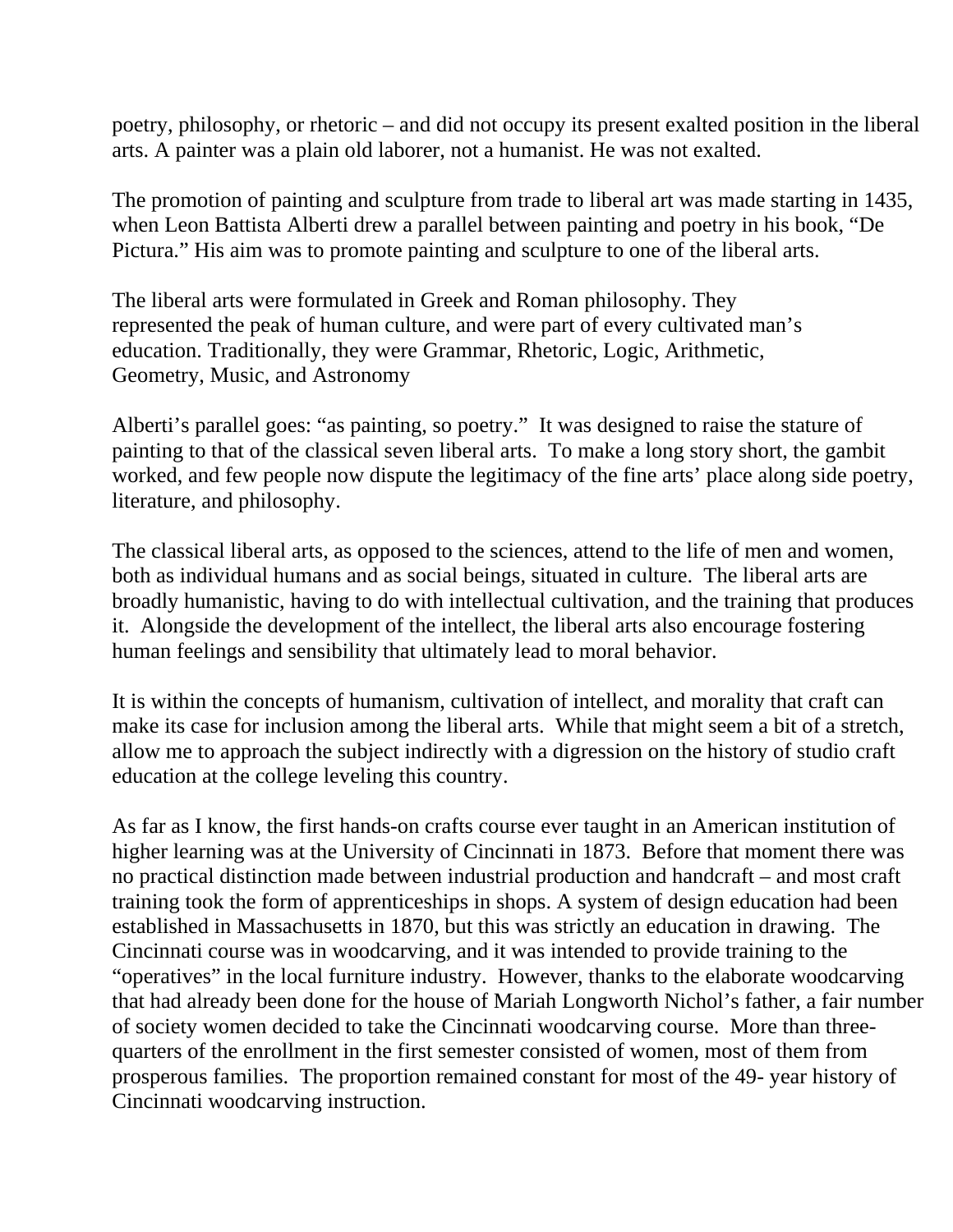These women were not future employees for local factories; they carved strictly for their own edification. This phenomenon – of working in a craft medium for the pleasure it affords – is one of the most important factors that separates modern craft from its joboriented predecessors. I suspect that most of the people in this room recognize the centrality of pleasure in labor in their own lives as ceramists. Certainly, I recognize it as a jeweler. We get involved in a craft because the work is compelling in a way unlike anything else we have experienced. And while some aspects of craft can be sheer drudgery, we all keep working because, at some level, the work itself remains deeply satisfying.

Much craft instruction in this country can be traced back to a different source: The Manual Training Movement. First instituted in this country in 1825, it was popularized by a mathematician named Calvin Woodward. Critical of the traditional practice of teaching by rote memorization, Woodward built the nation's first manual training high school in 1880. He made two basic arguments for manual training. One – and this was the argument that carried the day once the Great Depression set in – was that manual training prepared future workers for their jobs. They were educated to be more employable, which made parents and industrialists happy. For this reason, The Manual Training Movement enjoyed widespread popular and political support.

But Woodward also stressed the character-building aspect of manual training. When students learned to work directly in materials (wood- and metalworking were the early mainstays of manual training) Woodward felt they were learning moral lessons as well. He wrote in 1908: "it is not the making of things that is important, but the making of strong men and women through the swift and sound development that begins when the child begins to use its hands for the shaping of something which is really needed. It is going back to the spirit of the primitive beginning of handicrafts –which marks the beginning of civilization – and is so important in the growth of character."

Woodward was repeating the insights of John Ruskin, whose "The Nature of the Gothic" was the single most important document in the entire Arts and Crafts Movement. Ruskin felt strongly that work should not be just about mechanical repetition, or about maximizing efficiency, but about exerting a positive moral influence. As he famously said of the worker: "You must either make a tool of the creature, or a man of him." In giving the worker the power to imagine, to think, to try to do anything worth doing – Ruskin's words again – the worker is given the chance to be more fully human.

The idea of labor – and for Ruskin and his many admirers this was specifically handwork – that labor should ennoble the worker was tremendously attractive. It suggested a humanist third way between socialist revolution and money-grubbing capitalist exploitation. It made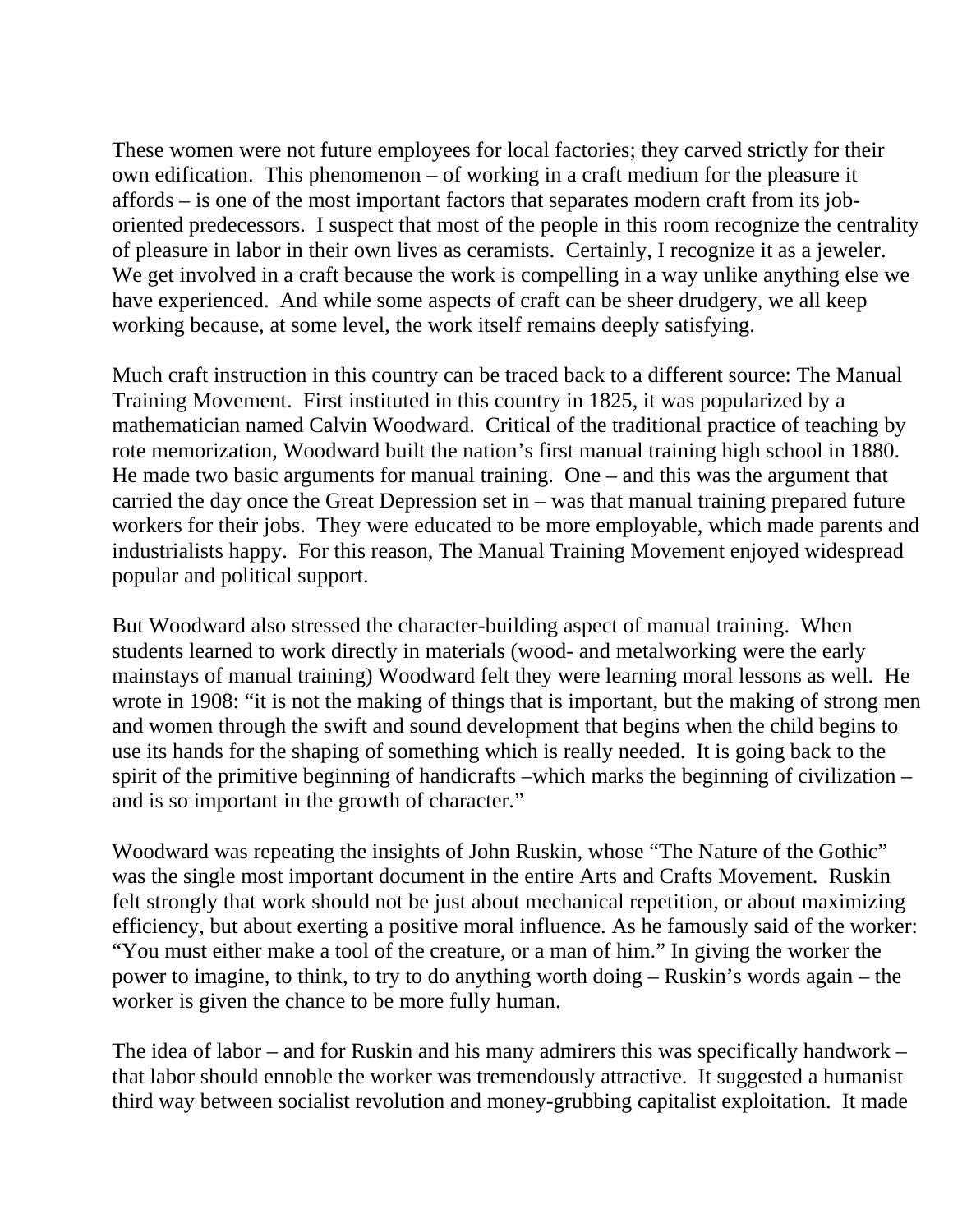the preservation of handwork socially relevant. And, in one way or another, the linkage between handwork and moral improvement has been with us ever since. What teacher has not marked the transformation of the occasional student from "lost soul" to a motivated, disciplined artist, and not thought that the student was both a better person, and better prepared for life beyond the studio.

The ideal of craft as an agent of moral improvement became one of the central justifications for the instruction of craft on any level. Calvin Woodward's argument has already been noted, and hundreds of arts and crafts reformers repeated variations of the same message.

I have heard, for instance, that the state university system of Wisconsin once required every single student to take a manual arts course. In so doing, the student would encounter a more balanced life, with physical and mental work represented as equals.

I should note, however, that manual training itself not really taught at the college level. (Most manual training took place in high schools.) Instead, it was the training of manual arts teachers that became a major subject of higher education early in the 20<sup>th</sup> Century. An act of congress – The Smith-Hughes Act – funded manual arts teacher education nationwide, along with home economics teacher education for women. Departments were established and flourished under a variety of names such as vocational education, vocational technology, and the like. In the 1970's shop courses in high schools began to be shut down, decreasing the demand for teachers, and the movement has since been pushed to the far margins of education.

Early in the  $20<sup>th</sup>$  Century, another argument for the place of craft in higher education was advanced. It was a reformulation of the idea that designers for industry should be trained at specialized colleges – an ideal that motivated the foundation of the Rhode Island School of Design, the California School of Arts and Crafts, the Pennsylvania Museum School of Industrial Art, and many other institutions. A revised version, which was codified in Walter Gropius's first syllabus for the Bauhaus, held that training in a craft was a desirable preparation for a career as either a designer or an architect. The theory was that hands-on experience with a craft material would sensitize students to the innate physical properties of any object, including buildings. Tied as it was to Modernism, the Bauhaus idea proved immensely seductive to American reformers in the 1930's and '40's. Laszlo Moholy-Nage's New Bauhaus was the most influential school at disseminating this idea in the United States. Both craftwork and machine work were construed as exercises that sensitized the student to abstract form and the properties of a given material.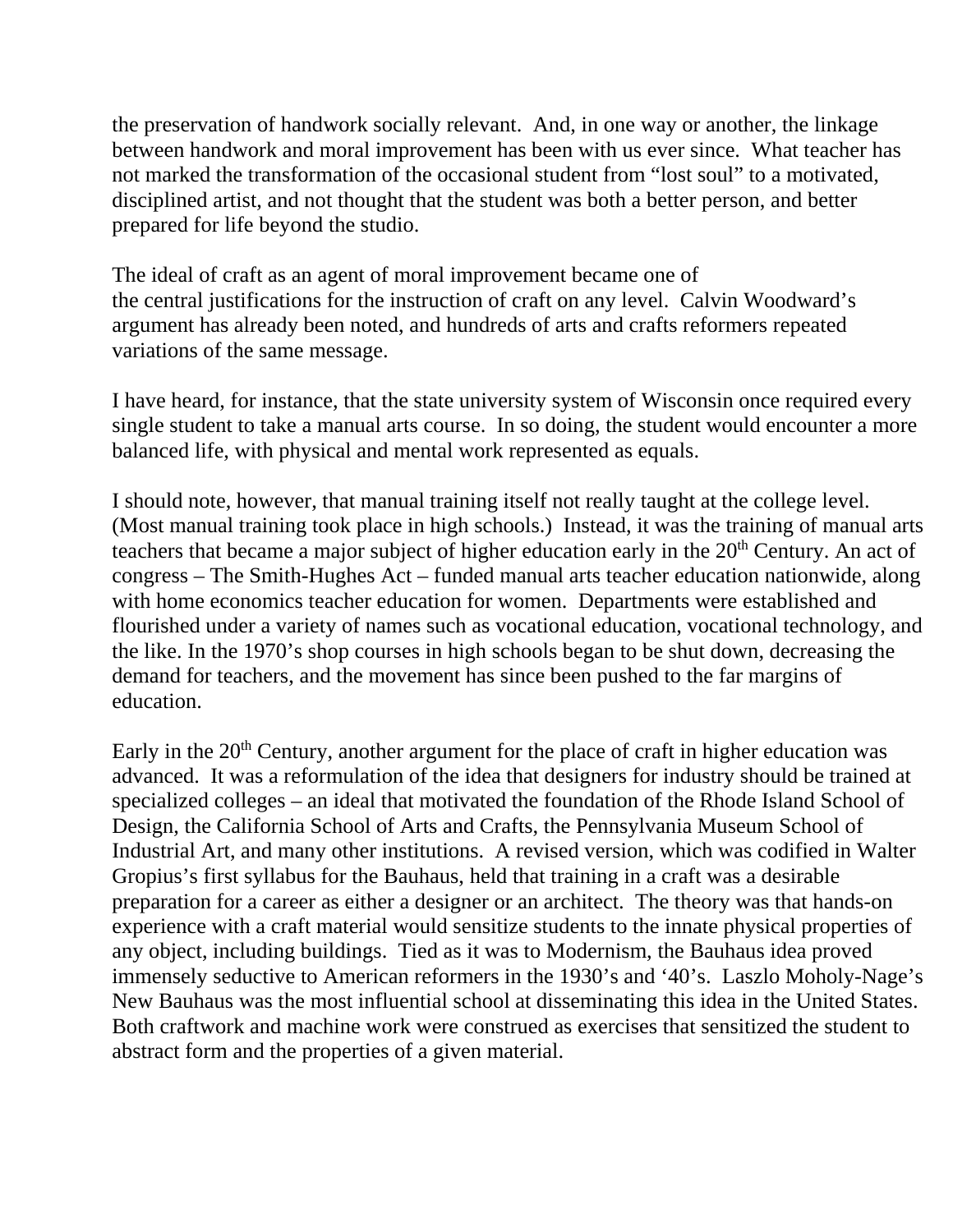The Bauhaus idea repositioned craft as an equal partner in design education, then still in its infancy. Because the ultimate objective was design, not the production of actual objects, the Bauhaus idea was perfectly acceptable within the liberal arts schema. Craft was promoted to intellectual activity, above the sweat and dirt of labor. However, as more and more industrial design departments opened, the role of craft in their curricula diminished.

And no wonder. The number of materials available to the industrial designer exploded in the 1950's and 60's, especially with the introduction of new synthetics like plastics, fiberglass and composites. Similarly, the techniques developed for synthetic materials became so varied and so industrialized that literal, hands-on training of all of them was a practical impossibility. Second, throughout the 1960's craft students became less and less interested in training for mass production. Self-expression became the objective of craft education, not collaboration with industry.

So three distinct reasons were advanced for the inclusion of craft education in the university setting: training of manual arts and home economics teachers; the presumed moral improvement imparted by handwork; and the utility of craft training for industrial design. A fourth reason - that intimate familiarity with physical labor is essential to a balanced life was also acknowledged.

The liberal arts establishment was, in some ways, hostile to the teaching of craft within its hallowed halls. The most obvious reason is that craft, so rooted in labor, can appear to be utterly dumb. Without a centuries-long discourse of criticism, and without a welldocumented history, contemporary craft looked resolutely un-intellectual. Acceptance into the liberal arts club requires something of a track record of intellectual activity – which is to say, writing. Early in the  $20<sup>th</sup>$  Century, the writings of Ruskin and Morris might have been enlisted for the cause, but they both fell out of favor by the 30's. No dominant voice replaced them. Craft criticism, which did exist, was written primarily by art critics, and did not develop its own vocabulary or its own theoretical position. Thus, the sheer physicality of craft – the hours at the wheel or the loom, came to be interpreted as the salient characteristic of craft practice.

Secondly, craft carried with it an ancient association with the trades, and trades are not within the purview of the liberal arts. The presumptions were that preparation for a trade is not terribly difficult, or it can be completed in the secondary schools, or it is not properly a subject for scholarship. One would not think, for instance, that it should be necessary to go to college for four years to become a roofer. Historically, training for a blue-collar vocation has never been part of the liberal arts.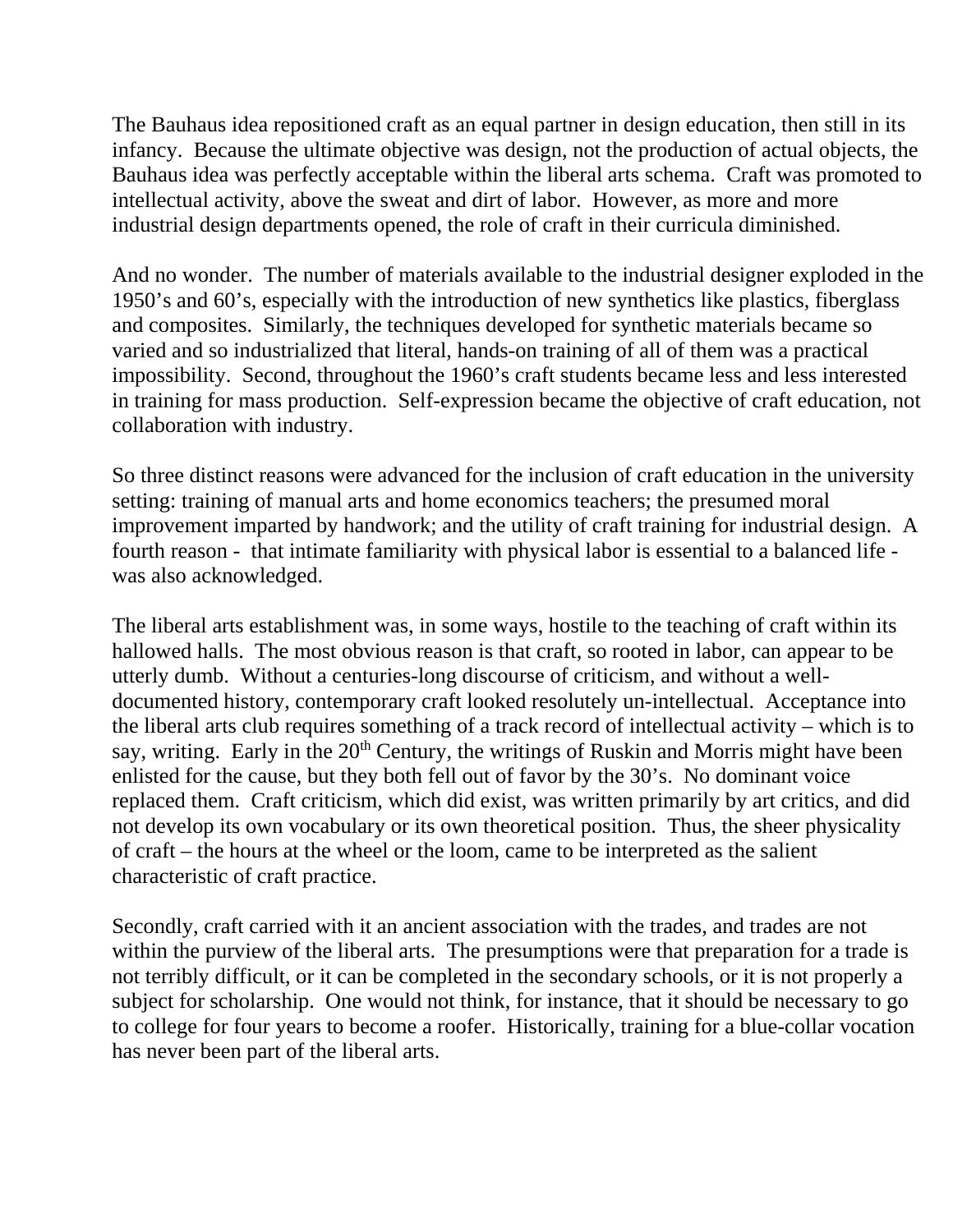Which raises the issue of the distinction between a trade and a profession. The original seven liberal arts, as taught at universities and colleges, spurned all direct relations to business and the profit motive. The first professional training that was tolerated on the university campus was for the clergy – altogether free of the stain of commerce. As the  $19<sup>th</sup>$ century progressed, other professions were added – law, medicine, engineering, architecture – most of them regulated by an examination or a licensing procedure. The college education of a profession was constructed as a rigorous training to ensure sound professional practice, and thus a legitimate cousin to the classical liberal arts. In time, other, less-regulated professions were added – business, industrial design, journalism. I'm not sure how these subjects were justified, but they had certain factors in common. First, they could be made to appear to be intellectual in nature, and could respond to scholarly analysis. Second, they all appeared to be white-collar work, free from associations with physical labor and the working class. Third, and most importantly, good jobs were available for college grads, and over time the college degree became a requirement for a job within some of these professions.

Craft, on the other hand, never coalesced into an identifiable profession. It's a field of small businesses, with few employees and modest remuneration. The field can still be entered without a college education – a college degree never became a necessity. There's no great demand for trained craftspeople in the job market. And the crafts have divided themselves into ghettoes – like the one represented by the attendees of the NCECA conference – undermining any sense that the crafts are, in fact, a single profession. All these factors conspired against the legitimation that the status of "profession" confers upon a field. One result is craft's uncertainty as a subject of study in the liberal arts environment.

Under these conditions, what arguments can be deployed for the inclusion of craft within the liberal arts?

First, I don't believe the fact that craft is pleasurable labor is a good justification. It may be a significant motivation for thousands, and it may contribute to the quality of life for many. But it remains pleasure – a good and useful emotion to be sure – but an emotion nonetheless. That craft is pleasurable labor can be –and has been – cited to justify craft studios as a service to students. But not as a reason for being the subject of study. It would be like offering a four-year degree in doing down to the local café and having a cup of coffee. Pleasurable, perhaps, but not scholarly.

I confess that I haven't done much research on existing justifications for the teaching of crafts on university campuses – the usual claim is that students make art in craft media – and so there may be a measure of naiveté to my proposals. Still, I can offer five different arguments, two of which suspect are new.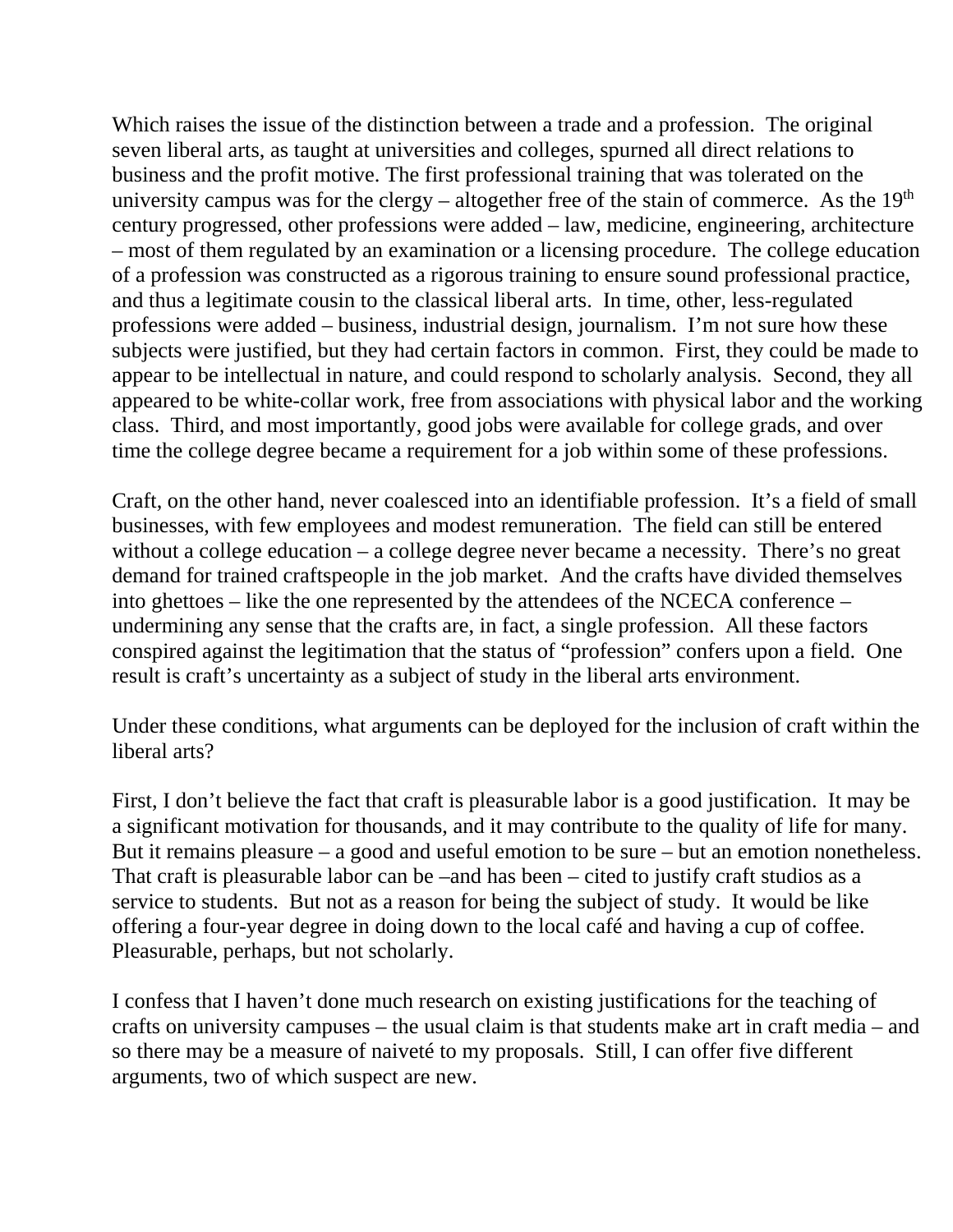My first argument is simple: the best repositories of knowledge about the crafts in this country are located in institutions of higher learning. It is at the college level that the bulk of transmission of craft knowledge from one generation to the next now occurs. This knowledge – practical, technical, and theoretical – has been accumulating over the past 140 years. Many of the first American texts on craft practice were written by college professors – Rose and Cirino of RISD in jewelry; Charles Binns of Alfred University and George Cox of Columbia University in ceramics; Burl Osburn in pewter work. After the Second World War, the revival of American Crafts took place largely in college teaching studios. The spirit of experimentation fostered by the academic community was absolutely vital to the careers of many of the most prominent craftspeople of the past half-century – from Peter Voulkos to Berry Woodman; from Albert Paley to William Harper; from Anni Albers to Lia Cook. Other institutions exist, but none place such a clear emphasis on professional development and sustained, high-level education.

At the same time, the old institutions for the transfer of craft knowledge faltered. The apprenticeship system collapsed, and the factory system that replaced it had no formal educational structures. Training within the present production community is uneven, and most working crafts people cannot afford to give a comprehensive education in their craft before they put their new employees on the payroll full-time. Summer schools cannot provide either a permanent facility or a fixed student body.

The few surviving trade schools concentrate on technical knowledge, offering nothing in the way of design critique, theory, or a larger historical background.

The fact is that colleges are now the primary repositories of craft knowledge, and the primary vehicles for sophisticated craft education. They are also the most important sites of innovations in the crafts.

All this implies that any association between the crafts and the trades is wrong-headed. The studio crafts have, in fact, severed their connections to rote manual labor. Assertions to the contrary are based on myth, and can be easily refuted.

Studio craft now has a vigorous intellectual component. It is no accident that Garth Clark was given the Mather Award by the College Art Association in 2006. He is only one of a sizeable band of incisive critical writers - Glen Brown, John Perrault, Edmund De Waal and many others. A growing number of accomplished scholars are documenting the field, let by figures like Edward Cook Jr., Glenn Adamson, Wendy Kaplan and Tanya Harrod.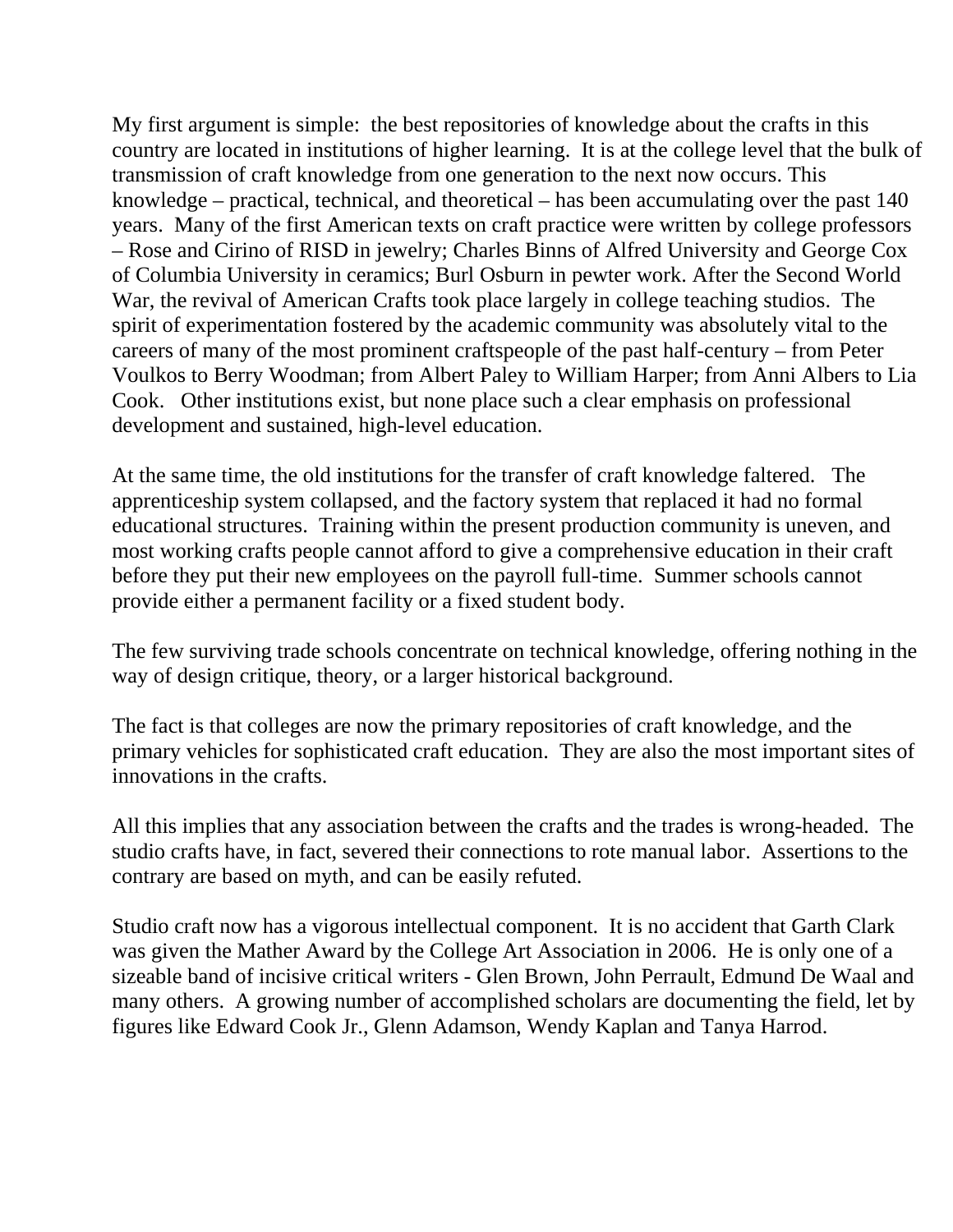The field can also point to a new generation of makers who are just as smart and just as engaged in theory as any visual artist. My two favorites are Josiah McIlhenny and Myra Mimlitch-Gray, but there are dozens – maybe hundreds, of others.

Thus, I would assert, the studio crafts now belong within the precincts of academia simply as fact that. By any contemporary standard, the crafts should qualify as one of the liberal arts. I think the case is persuasive, and could be made with confidence anywhere. The crafts have been a resident in the liberal arts for more than a century, and they should become citizens at last.

Now, let me be clear: I'm talking about status within the academy. Crafts can be construed as one of the liberal arts. I am not suggesting that crafts be taught in liberal arts departments, not at all. Their present residency in art departments, while imperfect, is quite suitable.

There are other arguments that support my first one. The humanities are concerned with the development of the whole person – not just those aspects of mind that are engaged in literacy and analysis and mathematics. At this point, Howard Gardner's theory of multiple intelligence is a useful reference because he proposes that the human mind is composed of several linked capacities, each one specializing in a certain area. He posits an intelligence of relationships, for instance, and an intelligence of bodily motion. It is this last one that is most directly manifested in craft practice.

While Gardner's theory of multiple intelligences remains somewhat speculative, research conducted with detailed brain scans prove that the brain is indeed divided into modules, some devoted to very specific tasks. Theory and evidence strongly suggest that classical conceptions of mind can be re-mapped as brain functions. Our concept of our own humanity – and our intelligence – may be accurately mirrored in brain structure. In turn, the concept of the humanities may have to be broadened. The old conceit of mind above body may be demonstrably false.

Thus, if the goal of liberal education is the development and refinement of the whole person, it may behoove us to encourage courses of study that negate the classical mind-body duality. And I can think of few disciplines that engage both mind and body so thoroughly, and so effectively, as the study of craft.

It's common knowledge that craft courses provide a successful educational experience for kids with dyslexia. Frustrated by coursework that demands reading and writing skills that they just don't have, these students sometimes find in craft a combination of imagination, envisioning in three-dimensions, and using fine motor skills that suits them perfectly. And sometimes, these students find craft to be the only courses in the entire educational system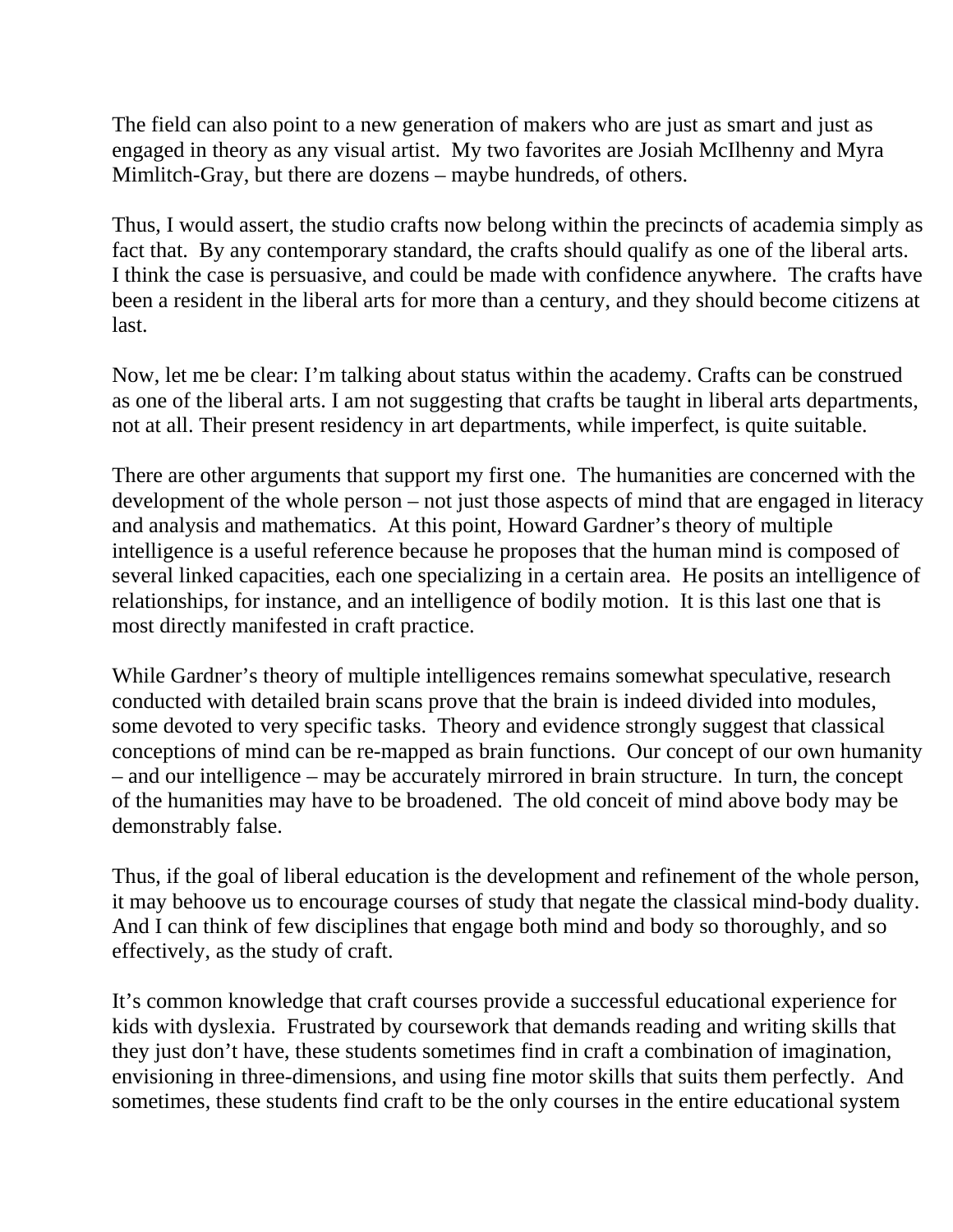that fit their abilities. This fact is beginning to draw the attention of educators who believe that such kids should not be excluded from the process of schooling simply because their brains are wired differently than the norm.

I recently learned that the public school system in Santa Fe is building a blacksmithing forge to accommodate just such students, based on the experience that Tom Joyce had with taking at-risk kids as apprentices.

The same reform could be demanded of the university system. Why exclude these people? Why not provide them with an opportunity to study something they can succeed in? Some of them are capable of great things – as jeweler Bob Ebendorf has shows. Bob has struggled with dyslexia all his life, and jewelry-making provided him a discipline in which he could not only thrive, but excel. Craft offers an expanded field for education, one that can respond to many different kinds of minds.

Which goes to the idea of educational diversity. This country is finally becoming sensitized to the considerable variety of races, ethnicities and religions that can be found here, and the academy has taken a leading role in trying to accommodate them. And yet, the beancounting mentality that has overtaken some universities treats education as if each classroom had to produce a high return on investment. That mentality results in cutting smaller, more expensive programs, even at institutions that are in excellent financial condition. In the end, educational diversity is diminished, and yet another group of students is denied the chance to find the educational path that suits them best.

Given what we already know about various learning disabilities, one would think that academia would place a higher priority on its own intellectual diversity. It may be a stretch – but craft can be deployed as part of a larger attempt to reclaim higher education so it serves the needs of its students, in addition to the economic needs of its administrations. Craft is a friend of diversity.

Educators talk a great deal about smaller class sizes. Research has shown that public school class sizes have an important determining effect on outcomes: smaller is better. Craft instruction, by virtue of the space limitations imposed by the workspace, always takes place in a small classroom setting. It's rare anymore for undergraduate students to come in daily contact with senior professors, and yet such contact is commonplace in craft studios. Speaking for myself, I became both informal advisor and mentor to many of my students – largely because I had the time to get to know them. This is a luxury afforded by small class size. While it's commonly thought of as a liability of craft instruction, seen in a different light, it can become an important asset.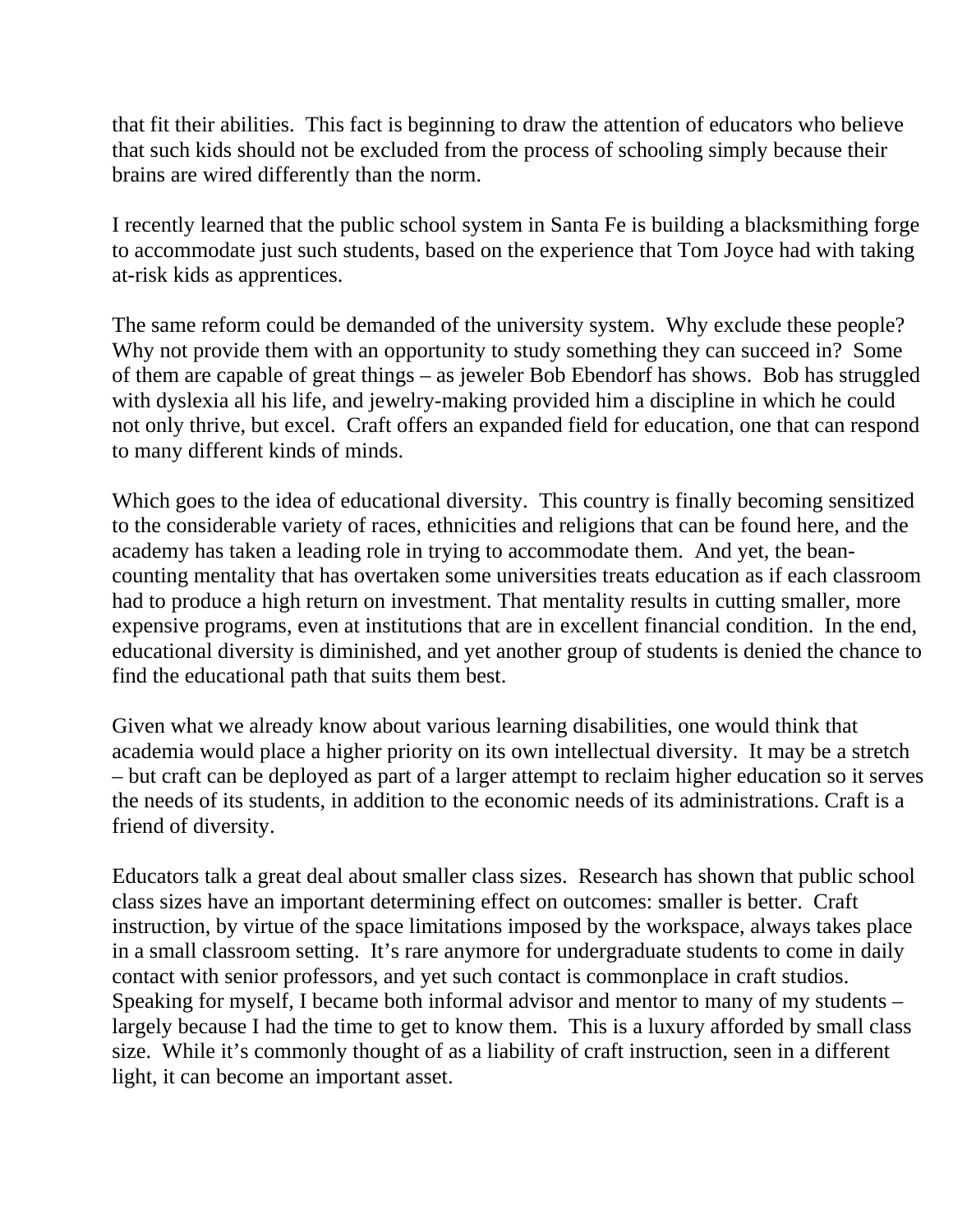There is one more argument for craft education that I would like to speak about, and that's its ability to instill positive values – or if you like, to build character. This is, I admit, risky territory, since we are accustomed to shying away from questions of morality in public institutions. And yet, I contend that part of a comprehensive craft education must, by its nature, instill something in the way of good values and character in an attentive student.

The subject of moral improvement is not altogether foreign in the present-day academy. One of the fields most given to justifying itself in terms of positive values is sports.

I've heard the mythology repeated many times. Sports teaches young people the virtue of teamwork – how to function within a structured role in order to attain a common goal. A student who understands teamwork is supposed to be able to put his or her ego aside, and become part of a cooperative venture for the greater good. This, we generally agree, makes for a more productive worker and a more generous-minded citizen. We are also told that participation in sports builds self-esteem, conditions the student for a healthier life, and helps forge lasting friendships. It also teaches students how to get along with others.

Presumably, some of this is true. And if it is true, one might suggest that craft education also imparts certain virtues. Ruskin suggested that self-directed handwork forced the worker to think for himself, to learn self-reliance instead of merely following directions. That sounds plausible to me. Think of beginning students, struggling to find their way through an assignment that demands creativity. Not all succeed, but those that do gain a measure of confidence that is hard to come by any other way. Or think of the discipline that learning a craft imposes: the effort to get something right, the occasional frustration, and the accomplishment of finally gaining some control over a reluctant medium. And the nice thing about craft is that success is plainly visible – in the perfect clay cylinder, in a smooth planishing job, in straight selvedges.

I don't think I'm spouting baloney here. It's an interesting argument, and it bears further discussion. I figure that if college football coaches can talk about instilling positive values, so can craft professors. And craft doesn't have recruiting scandals!

I want to close with two more ideas. I'm not sure where they lead, but they could be productive avenues of thought.

The first is that traditional craft skills applied to traditional craft forms are closely related to the performance of classical repertory in dance and music. The exercise of tacit craft knowledge is a kind of performance.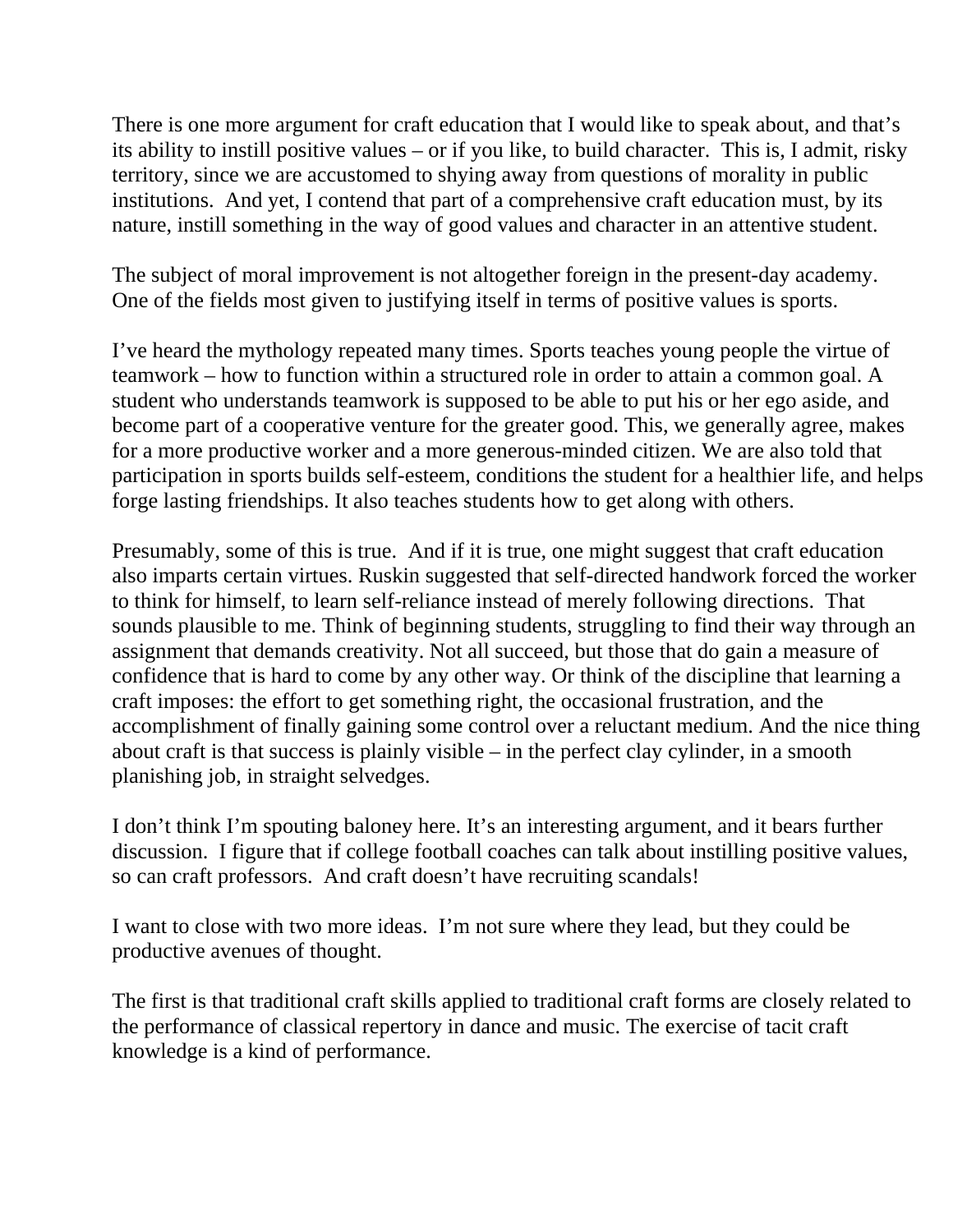This insight came to me when I attended a performance by the Alvin Ailey Dance Company. The evening's program included "Revelations," an piece that Ailey choreographed to old spirituals. It's a wonderful, moving dance, justifiably famous. It also premiered 47 years ago, and there can be no pretense that "Revelations" is part of today's cutting-edge dance.

A performance of "Revelations" thus operates somewhere between reproduction and preservation. Every move is prescribed: dancers have little or no opportunity to improvise. And yet, the skill of the individual dancer makes all the difference. A great dancer, can make a role vivid and compelling, a poor dancer makes it dull. In the crispness and athleticism of the dancer's movements, the devout attention to exact positioning, and in some indefinable ability to communicate the emotional content of Ailey's intentions, lies the elements of great performance. Audiences don't expect invention. That was Ailey's part – but audiences demand brilliant interpretation. And their appreciation of the performance is not diminished because they might know the choreography beforehand. A great performance still receives a standing ovation.

As in repertory, so in craft? Or, more properly, the kind of craft that trades in known forms, and depends on skill, knowledge and nuance for its success. Tea bowls, for instance. Functional teapots. Storage jars. Forms that are intentionally placed at some remove from the avant-garde, forms that are designed to be compared to great pots of past and present, and *not* to sculpture. It seems to me that these objects are, in a sense, performances: the potter's ability put on a conspicuous display of skilled knowledge, which we then judge and compare. And it seems to me that virtuosity comes into play - that indefinable capacity to communicate at some higher level that transcends mere skill. These objects are craft's repertory.

Why does this matter? Because college-level craft instruction is, to some degree, the institution that can preserve and encourage such performances, however unfashionable they might become. The academy serves as an insulator from art world trends and market forces. Furthermore, the academy can function as the transmission point for these values and skills into the next generations.

It seems to me that any discussion of craft education must center on practice. Artistic trends change, and the interests of students change with them. But the basic practices of craft do not, however much we might embrace new technologies. The practice of ceramics centers on throwing, handbuilding, mold-making, glazing and firing. The practice of jewelrymaking is based on constructing and forming. You get the point. And if the crafts as we know them are to survive through this century into the next, the teaching of those traditional practices has to continue. There simply is no alternative. Without the practice, craft